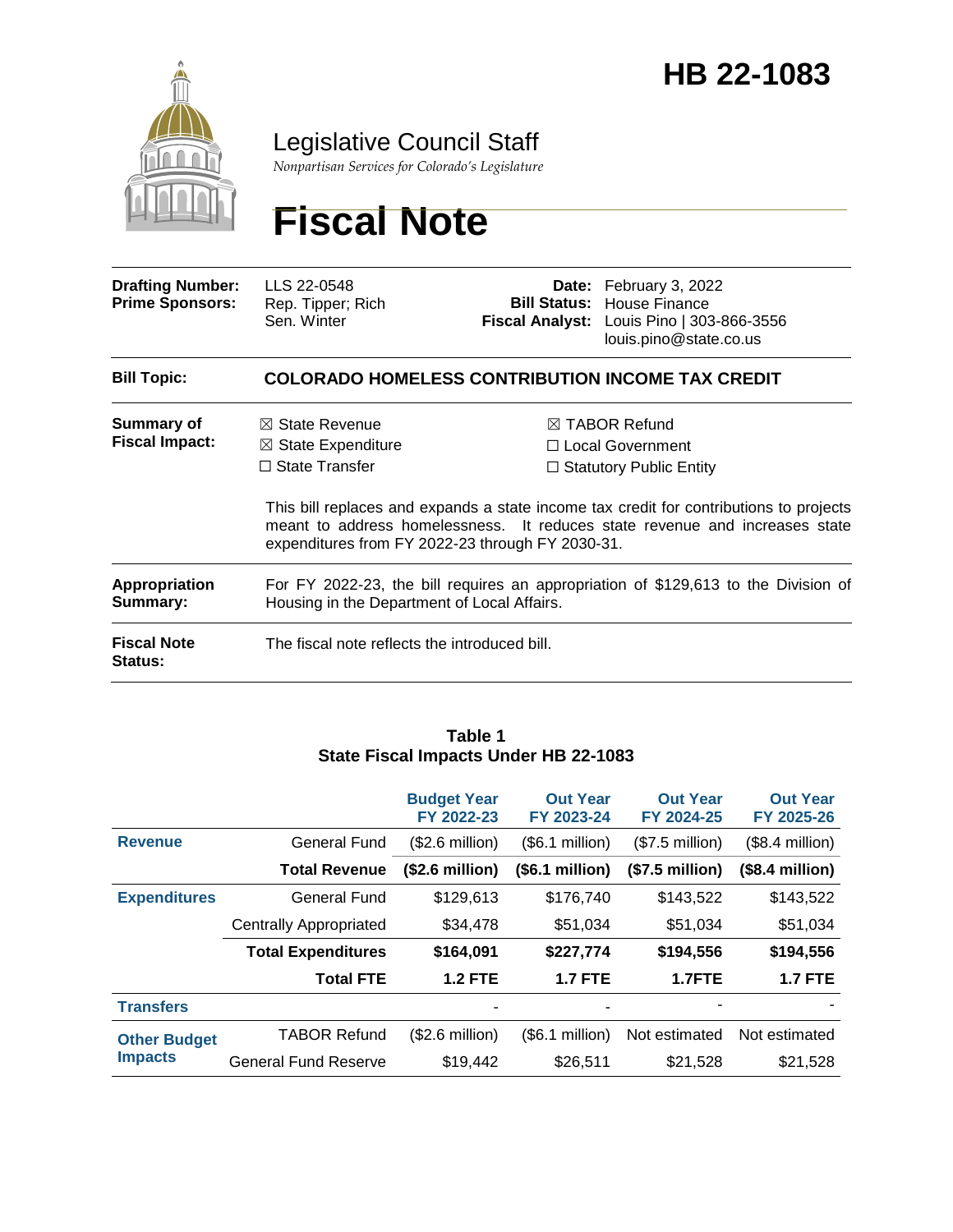# February 3, 2022 **HB 22-1083**

# **Summary of Legislation**

Under current law, local enterprise administrators within the Office of Economic Development and International Trade (OEDIT) enterprise zone (EZ) program manage a state income tax credit available for taxpayers that make monetary or in-kind contributions to promote temporary, emergency, or transitional housing programs for homeless persons in Colorado enterprise zones. This bill moves the administration of the income tax credit to the Division of Housing (DOH) in the Department of Local Affairs (DOLA), expands the credit allowed, and makes the credit available in the entire state.

**Expanded tax credit.** Under the bill, taxpayers who make a monetary or in-kind contribution to an approved nonprofit organization or to an approved project administered by the nonprofit organization are allowed a state income tax credit equal to 25 percent of the total value of the contribution. In-kind contributions must be valued over \$5,000 and monetary contributions must be equal to or greater than \$100. If the approved nonprofit organization or project is in an underserved, rural county as defined by the Division of Housing, a taxpayer may claim a credit equal to 30 percent of the total value of the contribution. The credit may be carried forward for up to five years, and is available to individual and corporate taxpayers from 2023 through 2030.

The amount of income tax credits each approved nonprofit organization can issue per income tax year is \$750,000, while each approved project is capped at \$750,000 per tax year.

**Administration.** The DOH is required to review and approve nonprofit organizations and projects eligible to receive contributions. The DOH must post a list on their website of all the approved nonprofit organizations and projects by November 1, 2022 and on or before each year thereafter. Homeless programs previously approved by the Colorado Economic Development Commission are eligible to receive contributions unless specifically rejected by the DOH.

An approved nonprofit organization is required to maintain an accounting system to track contributions received by taxpayers. The DOH may specify what taxpayer information must be reported and can request an audit or financial report from the nonprofit organization. The nonprofit organization is also required to issue a tax credit certificate to each taxpayer that make an allowable contribution.

# **Background**

**Existing income tax credit.** Enterprise zone projects encourage community participation to revitalize designated areas in the state. Under current law, donors may contribute to an enterprise zone project that promotes temporary, emergency, or transitional housing programs for homeless persons and claim 25 percent of a cash donation or 12.5 percent for an in-kind donation as an income tax credit. Contributions are capped at \$100,000 per tax year. The enterprise zone administrator may charge a fee to organizations to oversee the program.

Data from the OEDIT estimates that 54 projects meant to promote eligible housing for the homeless within Colorado enterprise zones received contributions in 2020, the most recent data available. Of the 54 projects, approximately 14,178 taxpayers made a total of \$21.7 million in contributions in 2020, generating approximately \$5.4 million in state income tax credits. The median contribution to these projects was \$400, with contributions ranging from \$1 to \$450,000.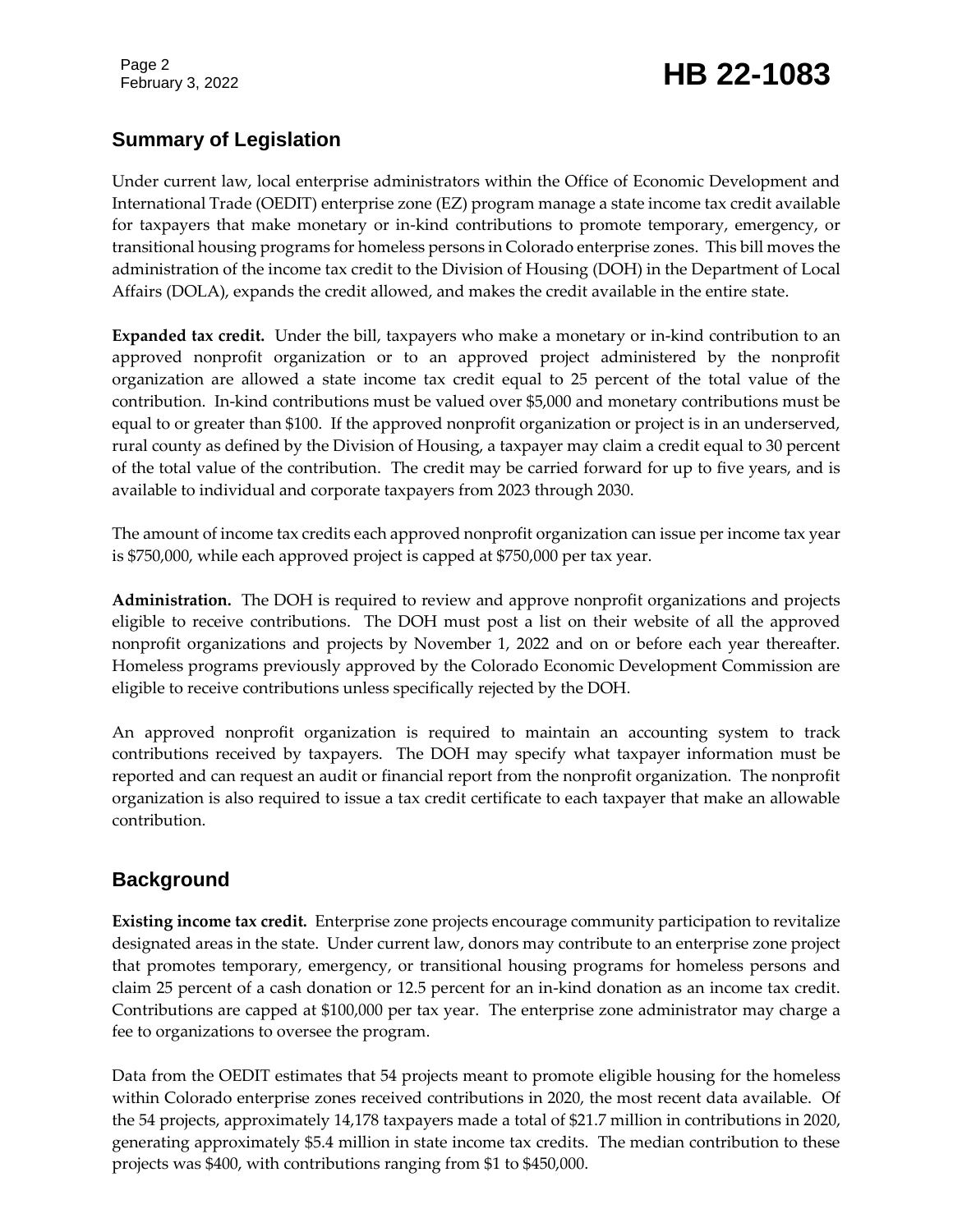The Office of the State Auditor (OSA) is required to evaluate all of the state's tax expenditures at least once every five years. The OSA published the enterprise zone contribution income tax credit evaluation report on July 21, 2021. The OSA report evaluated all the income tax credits available under Enterprise Zone Contribution program. The full report can be found here: [https://leg.colorado.gov/sites/default/files/2021\\_te16\\_enterprise\\_zone\\_contribution\\_credit.pdf.](https://leg.colorado.gov/sites/default/files/2021_te16_enterprise_zone_contribution_credit.pdf) The evaluation of the homeless contribution credit begins on page 27 of the report.

### **State Revenue and Assumptions**

The bill is expected to reduce General Fund revenue by \$2.6 million in FY 2022-23, \$6.1 million in FY 2023-24, \$7.5 million in FY 2024-25, and by \$8.4 million annually from FY 2025-26 through FY 2030-31 when the credit is set to expire. The estimate for FY 2022-23 represents a half-year impact on an accrual accounting basis. The bill reduces individual and corporate income tax revenue, which is subject to TABOR.

These estimates are based on new contributions expected by making the income tax credit available statewide. Estimates are net of the General Fund revenue reductions expected under current law for the tax credit program administered by the OEDIT.

**Data and assumptions.** Revenue reductions under this bill are based on the following assumptions:

- This fiscal note assumes approximately 11,300 new contributions will be given to an approved nonprofit organization or program in 2023, an 80 percent increase from 2020. The amounts contributed by these taxpayers will track the same distribution as those that contributed to an EZ homeless project in 2020, adding approximately \$5.3 million to current levels. Contributions are expected to increase by another 15 percent in 2024 and continue to grow at a slower rate each year the income tax credit is available, following patterns of other new income tax credits.
- The fiscal note assumes most of the current homeless projects in an enterprise zone receiving contributions will be approved by the DOH and will continue to receive contributions at the same levels as the four-year average from 2017 through 2020 (\$5.2 million).
- Approximately 150 new nonprofit organizations and projects will seek approval to receive contributions beginning in 2023. The DOH currently administers the Colorado Homelessness Management Information System (COHMIS). COHMIS is a local system used to collect client-level data on the provisions of housing and services to homeless individuals, families, and persons at risk of homelessness. The U.S. Department of Housing and Urban Development requires communities receiving federal funding to use COHMIS. As of January 2022, approximately 134 nonprofit organizations manage about 600 programs that provide services to those experiencing homelessness. It is important to note that COHMIS does not include all homeless organizations and programs that may be eligible to seek approval from the DOH to receive contributions under this bill. The number of approved nonprofit organizations and projects is assumed to grow slightly each year as more organizations apply for the approval. Finally, COHMIS does not contain capital projects that might be constructed to perform operational campaigns or facilities that are used to provide administrative support for approved projects and would be eligible for the income tax credit in the bill.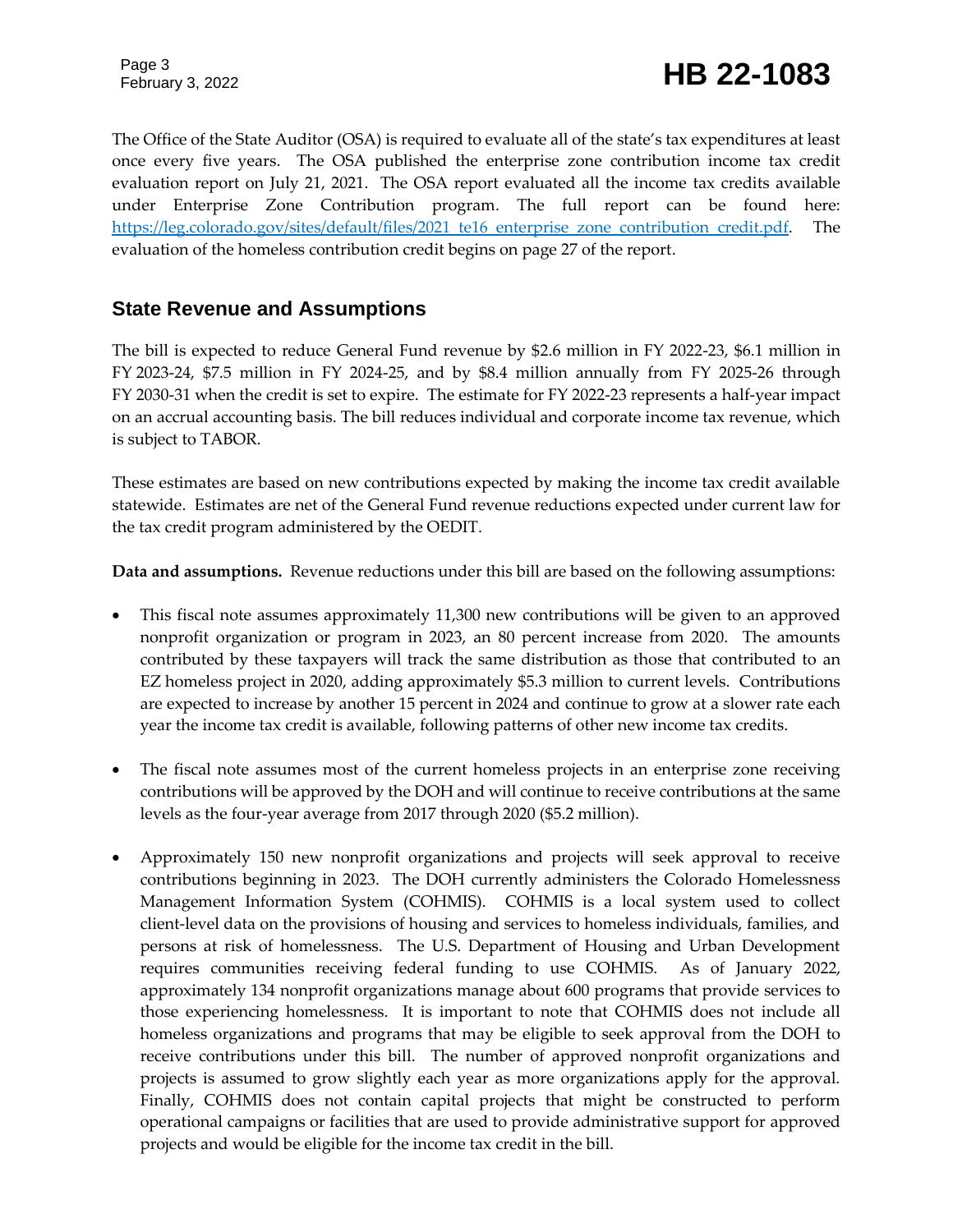Estimates for the tax credit assume that all credits will reduce tax liability in the first year that they are earned, rather than being carried forward to future tax years. To the extent that a taxpayers income tax liability is less than the credit amount, the revenue impact of the bill will be partially delayed into future fiscal years.

### **State Expenditures**

The bill will increase General Fund expenditures by \$164,091 and 1.2 FTE in FY 2022-23, by \$227,774 and 1.7 FTE in FY 2023-24, and by \$194,556 and 1.7 FTE annually from FY 2024-25 through FY 2030-31. These costs, which are incurred in the Department of Revenue and the Division of Housing in DOLA, are summarized in Table 2 and described below.

| <b>Cost Components</b>                    | FY 2022-23     | FY 2023-24     | FY 2024-25     | FY 2025-26     |
|-------------------------------------------|----------------|----------------|----------------|----------------|
| <b>Department of Revenue</b>              |                |                |                |                |
| GenTax Programming and<br>Testing         |                | \$33,218       |                |                |
| Office of Research and Analysis           |                | \$6,400        | \$6,400        | \$6,400        |
| <b>DOR Subtotal</b>                       |                | \$39,618       | \$6,400        | \$6,400        |
| <b>Department of Local Affairs</b>        |                |                |                |                |
| <b>Personal Services</b>                  | \$83,268       | \$126,072      | \$126,072      | \$126,072      |
| <b>Operating Expenses</b>                 | \$1,080        | \$1,530        | \$1,530        | \$1,530        |
| <b>Capital Outlay Costs</b>               | \$12,400       |                |                |                |
| <b>Other Costs</b>                        | \$32,865       | \$9,520        | \$9,520        | \$9,520        |
| Centrally Appropriated Costs <sup>1</sup> | \$34,478       | \$51,034       | \$51,034       | \$51,034       |
| FTE - Personal Services                   | 1.2 FTE        | 1.7 FTE        | <b>1.7 FTE</b> | $1.7$ FTE      |
| <b>Subtotal</b>                           | \$164,091      | \$188,156      | \$188,156      | \$188,156      |
| <b>Total</b>                              | \$164,091      | \$227,774      | \$194,556      | \$194,556      |
| <b>Total FTE</b>                          | <b>1.2 FTE</b> | <b>1.7 FTE</b> | <b>1.7 FTE</b> | <b>1.7 FTE</b> |

#### **Table 2 Expenditures Under HB 22-1083**

*1Centrally appropriated costs are not included in the bill's appropriation.*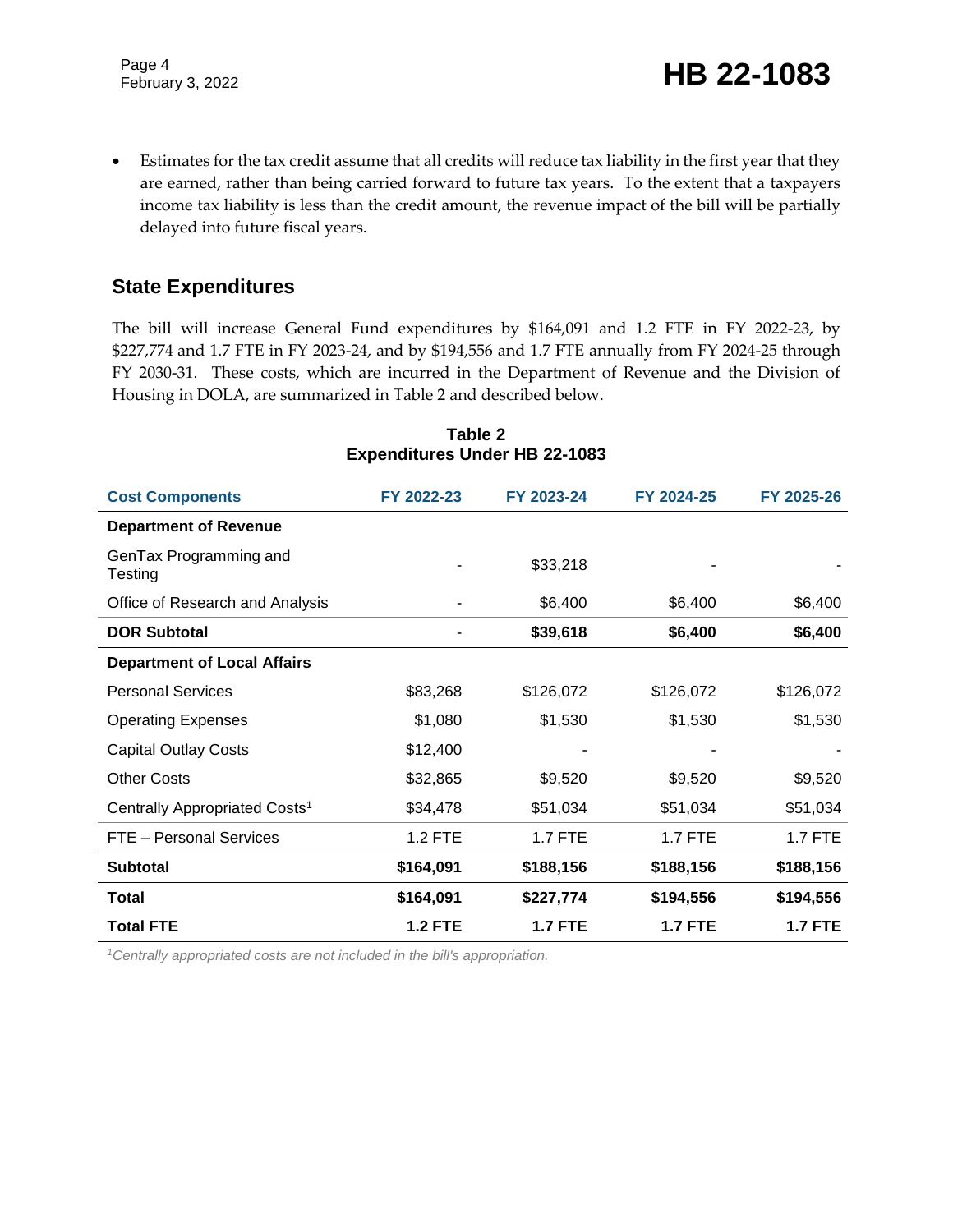# February 3, 2022 **HB 22-1083**

**Department of Revenue**. This bill requires one-time costs in FY 2023-24 for development, programming, and testing for the department's GenTax software system, which includes maintenance and support of \$6,750 for 30 hours at \$225 per hour. The Systems Support Office will require \$21,000 for development and testing. Business user acceptance testing is necessary to ensure the changes made to the computer system work as intended, requiring \$25.20 per hour for 200 hours for a one-time cost of \$5,040 in FY 2023-24. Finally, the bill requires changes to four income tax forms prepared by the Department of Personnel and Administration. These changes are expected to cost \$428 and this funding is to be reappropriated to DPA.

The Office of Research and Analysis, located within the EDO, requires \$6,400 in funding to map new schedule data and fields, representing 200 hours of work at \$32.00 per hour, in FY 2023-24 and future years.

**Department of Local Affairs, Division of Housing.** The DOH will require \$164,091and 1.2 FTE in FY 2022-23 and \$188,156 and 1.7 FTE annually from FY 2023-24 through FY 2030-31 to manage and coordinate all aspects of the income tax credit program. FY 2022-23 includes hiring a Community and Economic Development Coordinator to conduct the required stakeholder engagement and develop program guidelines. FY 2023-24 also includes OIT costs to develop a database that will accept applications and store all program evaluation data. The DOH expects the application portal will be developed in Salesforce. Table 2 includes the cost of three Salesforce licenses. In addition, the DOH will require a Program Assistant to coordinate and review applications.

**Centrally appropriated costs.** Pursuant to a Joint Budget Committee policy, certain costs associated with this bill are addressed through the annual budget process and centrally appropriated in the Long Bill or supplemental appropriations bills, rather than in this bill. These costs, which include employee insurance and supplemental employee retirement payments, are shown in Table 2.

# **Other Budget Impacts**

**TABOR refunds.** The bill is expected to decrease the amount of state revenue required to be refunded to taxpayers by the amounts shown in the State Revenue section above. This estimate assumes the December 2021 LCS revenue forecast. A forecast of state revenue subject to TABOR is not available beyond FY 2023-24. Because TABOR refunds are paid from the General Fund, decreased General Fund revenue will lower the TABOR refund obligation, but result in no net change to the amount of General Fund otherwise available to spend or save.

**General Fund reserve.** Under current law, an amount equal to 15 percent of General Fund appropriations must be set aside in the General Fund statutory reserve beginning in FY 2022-23. Based on this fiscal note, the bill is expected to decrease the amount of General Fund held in reserve by \$19,442 in FY 2022-23 and \$26,511 annually from FY 2023-24 to FY 2030-31, which will increase the amount of General Fund available for other purposes.

### **Effective Date**

The bill takes effect 90 days following adjournment of the General Assembly sine die, assuming no referendum petition is filed.